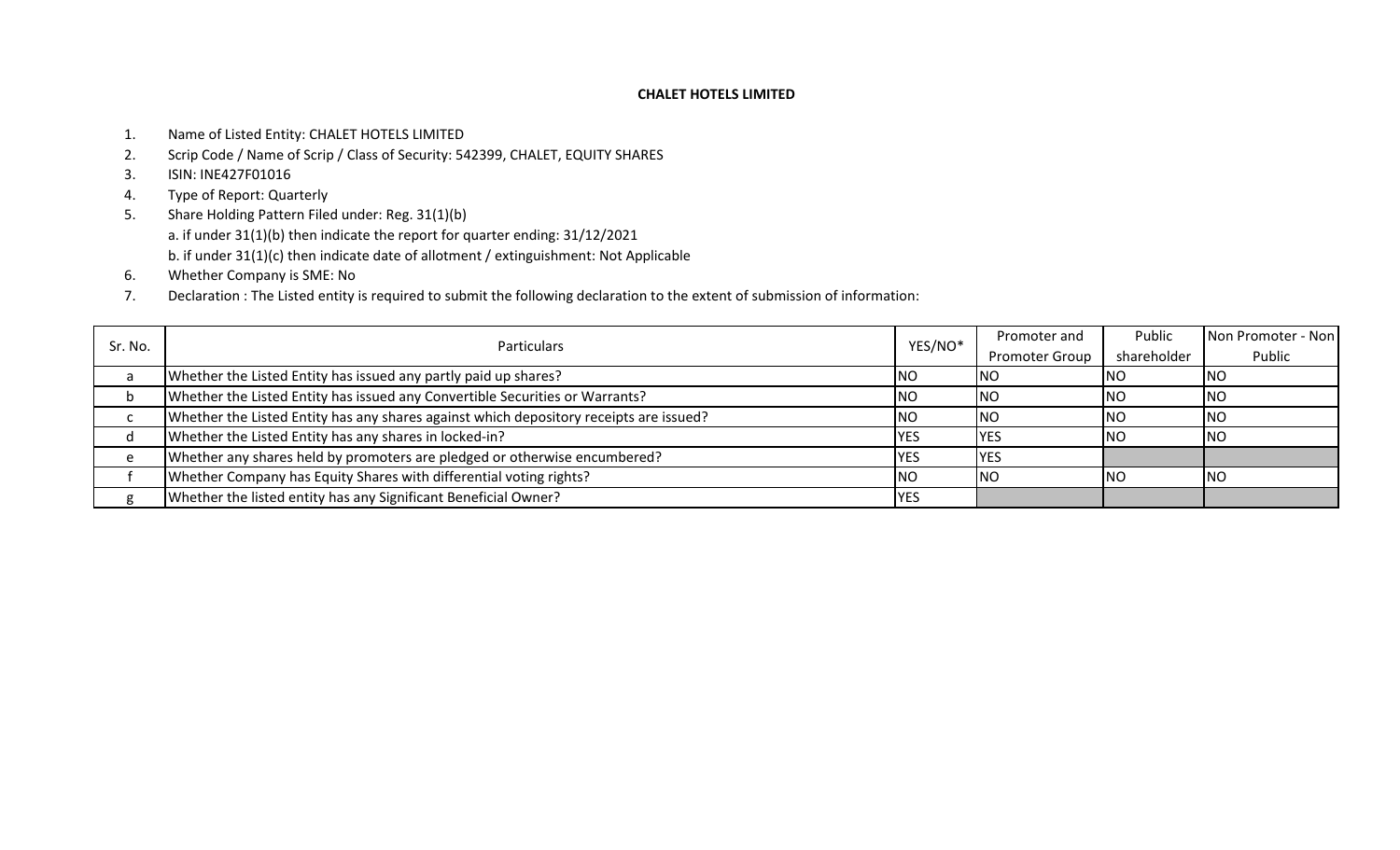## **Table I - Summary Statement holding of specified securities**

|      | <b>Category Category of Shareholder</b> | No of                | No of fully                            | No of partly | <b>No of Shares</b> | <b>Total No of Shares</b> | Shareholding as a | Number of Voting Rights held in each class of |                            |             |                         | <b>No of Shares</b> | Shareholding as a Number of Locked in |               |              | Number of Shares pledged Number of    |              |           |  |
|------|-----------------------------------------|----------------------|----------------------------------------|--------------|---------------------|---------------------------|-------------------|-----------------------------------------------|----------------------------|-------------|-------------------------|---------------------|---------------------------------------|---------------|--------------|---------------------------------------|--------------|-----------|--|
|      |                                         | Shareholders paid up |                                        | paid-up      | <b>Underlying</b>   | Held                      | % of total no of  | securities                                    |                            |             |                         | <b>Underlying</b>   | % assuming full                       | <b>Shares</b> |              | or otherwise encumbered equity shares |              |           |  |
|      |                                         |                      | equity shares equity shares Depository |              |                     | (VII)=(IV)+(V)+(VI        | shares (As a % of |                                               |                            |             |                         | Outstanding         | conversion of                         |               |              |                                       |              | held in   |  |
|      |                                         |                      | held                                   | held         | Receipts            |                           | $(A+B+C2)$        |                                               |                            |             |                         | convertible         | convertible                           |               |              |                                       |              |           |  |
|      |                                         |                      |                                        |              |                     |                           |                   |                                               |                            |             |                         | securities          | Securities (as a                      |               |              |                                       |              | form      |  |
|      |                                         |                      |                                        |              |                     |                           |                   |                                               | <b>No of Voting Rights</b> |             | Total as a % (Including |                     | percentage of                         | No.           | As a % of    | No.                                   | As a % of    |           |  |
|      |                                         |                      |                                        |              |                     |                           |                   |                                               |                            |             | $of (A+B+C)$            | Warrants)           | diluted share                         |               | total Shares |                                       | total Shares |           |  |
|      |                                         |                      |                                        |              |                     |                           |                   | <b>Class X</b>                                | <b>Class Y</b>             | Total       |                         |                     | capital)                              |               | held         |                                       | held         |           |  |
|      |                                         | (III)                | (IV)                                   | (V)          | (VI)                | (VII)                     | (VIII)            |                                               |                            | (IX)        |                         | (X)                 | (XI)                                  |               | (XII)        |                                       | (XIII)       | (XIV)     |  |
|      |                                         |                      |                                        |              |                     |                           |                   |                                               |                            |             |                         |                     |                                       |               |              |                                       |              |           |  |
| (A)  | Promoter & Promoter Group               | 15                   | 146902680                              |              |                     | 146902680                 |                   | 71.65 146902680                               |                            | 146902680   | 71.65                   |                     | 71.65                                 | 41129680      | 28.09        | 47023720                              | 32.01        | 146902680 |  |
| (B)  | Public                                  | 29792                | 58121184                               |              |                     | 58121184                  | 28.35             | 58121184                                      |                            | 58121184    | 28.35                   |                     | 28.35                                 |               | 0.00         | <b>NA</b>                             | <b>NA</b>    | 58121184  |  |
| (C)  | Non Promoter-Non Public                 |                      |                                        |              |                     |                           |                   |                                               |                            |             |                         |                     |                                       |               |              |                                       |              |           |  |
| (C1) | Shares underlying DRs                   |                      |                                        |              |                     |                           | NΑ                |                                               |                            |             | 0.00                    |                     | <b>NA</b>                             |               | 0.00         | <b>NA</b>                             | <b>NA</b>    |           |  |
| (C2) | Shares held by Employes Trusts          |                      |                                        |              |                     |                           | 0.00              |                                               |                            |             | 0.00                    |                     | 0.00                                  |               | 0.00         | <b>NA</b>                             | <b>NA</b>    |           |  |
|      |                                         |                      |                                        |              |                     |                           |                   |                                               |                            |             |                         |                     |                                       |               |              |                                       |              |           |  |
|      | Total:                                  | 29807                | 205023864                              |              |                     | 205023864                 |                   | 100.00 205023864                              |                            | 0 205023864 | 100.00                  |                     | 100.00                                | 41129680      | 20.06        | 47023720                              | 22.94        | 205023864 |  |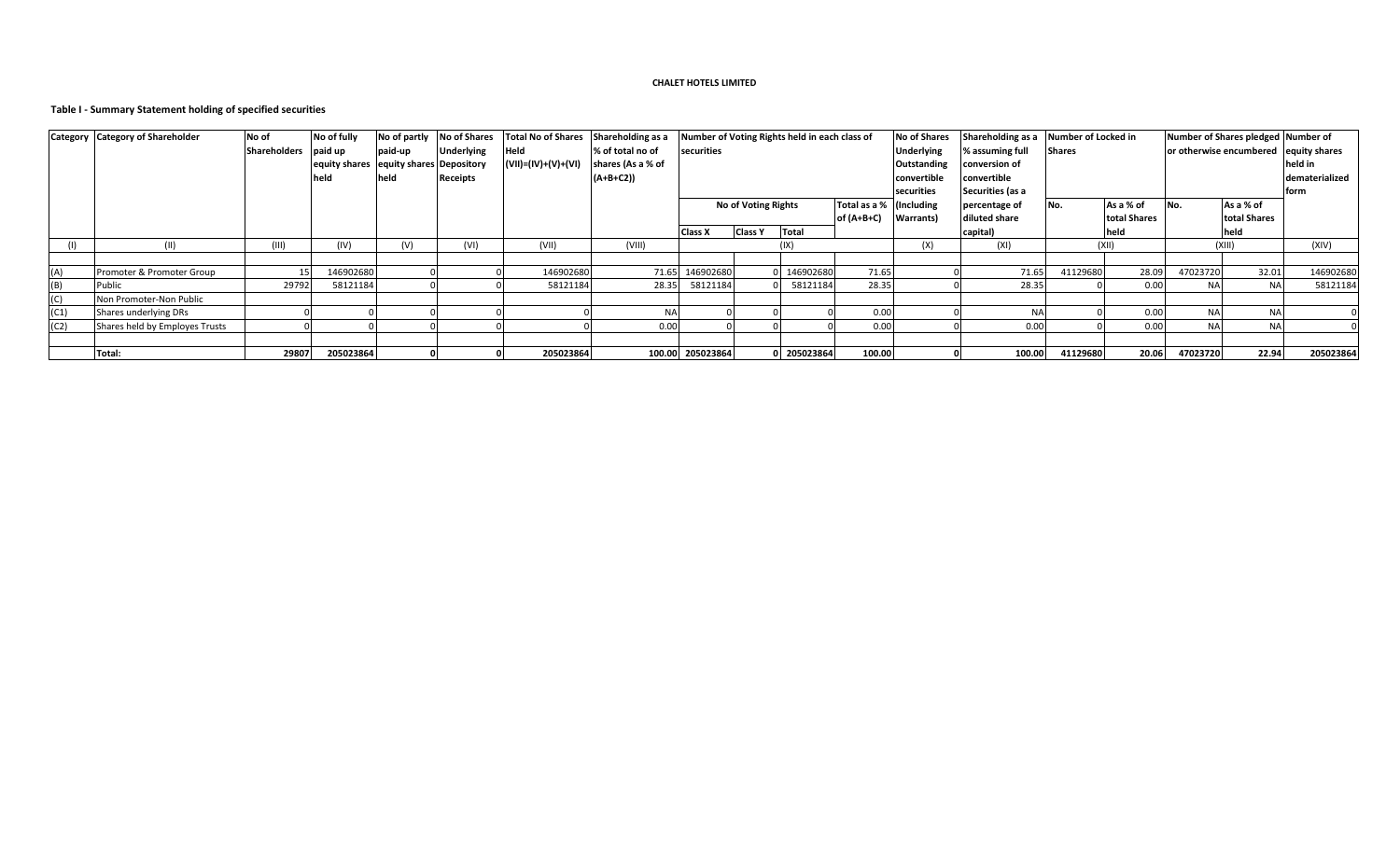#### **Table II - Statement showing shareholding pattern of the Promoter and Promoter Group**

| <b>Category</b> | <b>Category &amp; Name of the Shareholder</b>                                | No of               | No of fully                           | No of Partly          | <b>No of Shares</b>                                       | <b>Total No of</b>                | Shareholding                                                                                          |                 |                                              | Number of Voting Rights held in each class of |                            | <b>No of Shares</b>                                                                                                                                                                                                                          | Shareholding as Number of Locked in Shares Number of Shares pledged or |          |                                   |                      |                                       | <b>Number of</b>                                   | Shareholder type       |
|-----------------|------------------------------------------------------------------------------|---------------------|---------------------------------------|-----------------------|-----------------------------------------------------------|-----------------------------------|-------------------------------------------------------------------------------------------------------|-----------------|----------------------------------------------|-----------------------------------------------|----------------------------|----------------------------------------------------------------------------------------------------------------------------------------------------------------------------------------------------------------------------------------------|------------------------------------------------------------------------|----------|-----------------------------------|----------------------|---------------------------------------|----------------------------------------------------|------------------------|
|                 |                                                                              | <b>Shareholders</b> | paid up equity paid-up<br>shares held | equity<br>shares held | <b>Underlying</b><br><b>Depository</b><br><b>Receipts</b> | <b>Shares Held</b><br>$(IV+V+VI)$ | as a % of total<br>no of shares<br>calculated as<br>per SCRR<br>1957 (VIII) As<br>a % of<br>$(A+B+C2$ | securities      |                                              |                                               |                            | <b>Underlying</b><br>a % assuming full<br>Outstanding<br>conversion of<br>convertible<br>onvertible:<br>securities<br>Securities (as a<br>(Including<br>percentage of<br>diluted share<br><b>Warrants</b><br>capital) (VII)+(X)<br>As a % of |                                                                        |          |                                   | otherwise encumbered |                                       | equity shares<br>held in<br>dematerialized<br>form |                        |
|                 |                                                                              |                     |                                       |                       |                                                           |                                   |                                                                                                       | Class X         | <b>No of Voting Rights</b><br><b>Class Y</b> | Total                                         | Total as a %<br>of (A+B+C) |                                                                                                                                                                                                                                              | $(A+B+C2)$                                                             | No.      | As a % of<br>total Shares<br>held | No.                  | As a % of total<br><b>Shares held</b> |                                                    |                        |
|                 | (1)                                                                          | (II)                | (III)                                 | (IV)                  | (V)                                                       | (VI)                              | (VII)                                                                                                 |                 |                                              | (VIII)                                        |                            | (IX)                                                                                                                                                                                                                                         | (X)                                                                    |          | (XI)                              |                      | (XII)                                 | (XIII)                                             | (XIV)                  |
| (1)             | Indian                                                                       |                     |                                       |                       |                                                           |                                   |                                                                                                       |                 |                                              |                                               |                            |                                                                                                                                                                                                                                              |                                                                        |          |                                   |                      |                                       |                                                    |                        |
| (a)             | Individuals/Hindu undivided Family                                           |                     | 28432936                              | $\Omega$              |                                                           | 28432936                          | 13.87                                                                                                 | 28432936        |                                              | 28432936                                      | 13.87                      |                                                                                                                                                                                                                                              | 13.87                                                                  | 1133400  | 3.99                              | $\Omega$             | 0.00                                  | 28432936                                           |                        |
|                 | <b>NEEL CHANDRU RAHEJA</b>                                                   |                     | 10326318                              | $\Omega$              |                                                           | 10326318                          | 5.04                                                                                                  | 10326318        |                                              | 10326318                                      | 5.04                       |                                                                                                                                                                                                                                              | 5.04                                                                   | 566700   | 5.49                              | $\Omega$             | 0.00                                  | 10326318 Promoter                                  |                        |
|                 | RAVI CHANDRU RAHEJA                                                          |                     | 5163159                               | $\Omega$              |                                                           | 5163159                           | 2.52                                                                                                  | 5163159         |                                              | 5163159                                       | 2.52                       |                                                                                                                                                                                                                                              | 2.52                                                                   | 566700   | 10.98                             | $\mathbf 0$          | 0.00                                  |                                                    | 5163159 Promoter       |
|                 | JYOTI CHANDRU RAHEJA                                                         |                     | 7780300                               | $\Omega$              |                                                           | 7780300                           | 3.79                                                                                                  | 7780300         |                                              | 7780300                                       | 3.79                       |                                                                                                                                                                                                                                              | 3.79                                                                   |          | 0.00                              | $\mathbf 0$          | 0.00                                  |                                                    | 7780300 Promoter Group |
|                 | <b>SUMATI RAVI RAHEJA</b>                                                    |                     | 5163159                               |                       |                                                           | 5163159                           | 2.52                                                                                                  | 5163159         |                                              | 5163159                                       | 2.52                       |                                                                                                                                                                                                                                              | 2.52                                                                   |          | 0.00                              | $\Omega$             | 0.00                                  |                                                    | 5163159 Promoter Group |
| (b)             | Central Government/State Government(s)                                       |                     |                                       |                       |                                                           |                                   | 0.00                                                                                                  |                 |                                              |                                               | 0.00                       |                                                                                                                                                                                                                                              | 0.00                                                                   |          | 0.00                              | $\Omega$             | 0.00                                  |                                                    |                        |
| (c)             | <b>Financial Institutions/Banks</b>                                          |                     |                                       | $\Omega$              |                                                           |                                   | 0.00                                                                                                  |                 |                                              |                                               | 0.00                       |                                                                                                                                                                                                                                              | 0.00                                                                   |          | 0.00                              | $\Omega$             | 0.00                                  |                                                    |                        |
| (d)             | Any Other                                                                    | 11                  | 118469744                             | $\Omega$              |                                                           | 118469744                         |                                                                                                       | 57.78 118469744 |                                              | 118469744                                     | 57.78                      |                                                                                                                                                                                                                                              | 57.78                                                                  | 39996280 | 33.76                             | 47023720             | 39.69                                 | 118469744                                          |                        |
|                 | IVORY PROPERTIES AND HOTELS PRIVATE LTD                                      |                     | 3571533                               | $\Omega$              |                                                           | 3571533                           | 1.74                                                                                                  | 3571533         |                                              | 3571533                                       | 1.74                       |                                                                                                                                                                                                                                              | 1.74                                                                   |          | 0.00                              | $\Omega$             | 0.00                                  |                                                    | 3571533 Promoter       |
|                 | K RAHEJA PRIVATE LIMITED                                                     |                     | 12400000                              | $\Omega$              |                                                           | 12400000                          | 6.05                                                                                                  | 12400000        |                                              | 12400000                                      | 6.05                       |                                                                                                                                                                                                                                              | 6.05                                                                   | 10000000 | 80.65                             | $\mathbf 0$          | 0.00                                  | 12400000 Promoter                                  |                        |
|                 | K RAHEJA CORP PRIVATE LIMITED                                                |                     | 3785824                               | $\Omega$              |                                                           | 3785824                           | 1.85                                                                                                  | 3785824         |                                              | 3785824                                       | 1.85                       |                                                                                                                                                                                                                                              | 1.85                                                                   |          | 0.00                              | $\Omega$             | 0.00                                  |                                                    | 3785824 Promoter       |
|                 | TOUCHSTONE PROPERTIES AND HOTELS PVT LTD                                     |                     | 14500000                              |                       |                                                           | 14500000                          | 7.07                                                                                                  | 14500000        |                                              | 14500000                                      | 7.07                       |                                                                                                                                                                                                                                              | 7.07                                                                   |          | 0.00                              | 14400000             | 99.31                                 | 14500000 Promoter                                  |                        |
|                 | GENEXT HARDWARE AND PARKS PRIVATE LTD                                        |                     | 800000                                | $\Omega$              |                                                           | 800000                            | 0.39                                                                                                  | 800000          |                                              | 800000                                        | 0.39                       |                                                                                                                                                                                                                                              | 0.39                                                                   |          | 0.00                              |                      | 0.00                                  |                                                    | 800000 Promoter        |
|                 | <b>CAPE TRADING LLP</b>                                                      |                     | 13116180                              | $\Omega$              |                                                           | 13116180                          | 6.40                                                                                                  | 13116180        |                                              | 13116180                                      | 6.40                       |                                                                                                                                                                                                                                              | 6.40                                                                   |          | 0.00                              | 13116180             | 100.00                                | 13116180 Promoter                                  |                        |
|                 | CASA MARIA PROPERTIES LLP                                                    |                     | 16496280                              | $\Omega$              |                                                           | 16496280                          | 8.05                                                                                                  | 16496280        |                                              | 16496280                                      | 8.05                       |                                                                                                                                                                                                                                              | 8.05                                                                   | 16496280 | 100.00                            | $\Omega$             | 0.00                                  | 16496280 Promoter                                  |                        |
|                 | <b>CAPSTAN TRADING LLP</b>                                                   |                     | 16495680                              | $\Omega$              |                                                           | 16495680                          | 8.05                                                                                                  | 16495680        |                                              | 16495680                                      | 8.05                       |                                                                                                                                                                                                                                              | 8.05                                                                   | 13500000 | 81.84                             | 2995680              | 18.16                                 | 16495680 Promoter                                  |                        |
|                 | PALM SHELTER ESTATE DEVELOPMENT LLP                                          |                     | 7692387                               |                       |                                                           | 769238                            | 3.75                                                                                                  | 769238          |                                              | 7692387                                       | 3.75                       |                                                                                                                                                                                                                                              | 3.75                                                                   |          | 0.00                              |                      | 0.00                                  |                                                    | 7692387 Promoter       |
|                 | RAGHUKOOL ESTATE DEVELOPEMENT LLP                                            |                     | 16495680                              |                       |                                                           | 16495680                          | 8.05                                                                                                  | 16495680        |                                              | 16495680                                      | 8.05                       |                                                                                                                                                                                                                                              | 8.05                                                                   |          | 0.0                               | 3395680              | 20.59                                 | 16495680 Promoter                                  |                        |
|                 | ANBEE CONSTRUCTIONS LLP                                                      |                     | 13116180                              |                       |                                                           | 13116180                          | 6.40                                                                                                  | 13116180        |                                              | 13116180                                      | 6.40                       |                                                                                                                                                                                                                                              | 6.40                                                                   |          | 0.00                              | 13116180             | 100.00                                | 13116180 Promoter                                  |                        |
|                 | Sub-Total (A)(1)                                                             | 15                  | 146902680                             |                       | <sub>0</sub>                                              | 146902680                         |                                                                                                       | 71.65 146902680 |                                              | 146902680                                     | 71.65                      |                                                                                                                                                                                                                                              | 71.65                                                                  | 41129680 | 28.00                             | 47023720             | 32.01                                 | 146902680                                          |                        |
| (2)             | Foreign                                                                      |                     |                                       |                       |                                                           |                                   |                                                                                                       |                 |                                              |                                               |                            |                                                                                                                                                                                                                                              |                                                                        |          |                                   |                      |                                       |                                                    |                        |
|                 | Individuals (Non-Resident Individuals/Foreign                                |                     |                                       |                       |                                                           |                                   |                                                                                                       |                 |                                              |                                               |                            |                                                                                                                                                                                                                                              |                                                                        |          |                                   |                      |                                       |                                                    |                        |
| (a)             | Individuals                                                                  |                     |                                       |                       |                                                           |                                   | 0.00                                                                                                  |                 |                                              | $\Omega$                                      | 0.00                       |                                                                                                                                                                                                                                              | 0.00                                                                   |          | 0.00                              |                      | 0.00                                  |                                                    |                        |
| (b)             | Government                                                                   |                     |                                       |                       |                                                           |                                   | 0.00                                                                                                  |                 |                                              |                                               | 0.00                       |                                                                                                                                                                                                                                              | 0.00                                                                   |          | 0.00                              | $\Omega$             | 0.00                                  |                                                    |                        |
| (c)             | Institutions                                                                 |                     |                                       |                       |                                                           |                                   | 0.00                                                                                                  |                 |                                              |                                               | 0.00                       |                                                                                                                                                                                                                                              | 0.00                                                                   |          | 0.00                              |                      | 0.00                                  |                                                    |                        |
|                 |                                                                              |                     |                                       |                       |                                                           |                                   |                                                                                                       |                 |                                              |                                               |                            |                                                                                                                                                                                                                                              |                                                                        |          |                                   |                      |                                       |                                                    |                        |
| (d)             | Foreign Portfolio Investor                                                   |                     |                                       |                       |                                                           |                                   | 0.00                                                                                                  |                 |                                              |                                               | 0.00                       |                                                                                                                                                                                                                                              | 0.00                                                                   |          | 0.00                              | $\Omega$             | 0.00                                  |                                                    |                        |
|                 |                                                                              |                     |                                       |                       |                                                           |                                   |                                                                                                       |                 |                                              |                                               |                            |                                                                                                                                                                                                                                              |                                                                        |          |                                   | $\Omega$             |                                       |                                                    |                        |
| (e)             | Any Other                                                                    |                     |                                       |                       |                                                           |                                   | 0.00                                                                                                  |                 |                                              |                                               | 0.00                       |                                                                                                                                                                                                                                              | 0.00                                                                   |          | 0.00                              |                      | 0.00                                  |                                                    |                        |
|                 |                                                                              |                     |                                       |                       |                                                           |                                   | 0.00                                                                                                  |                 |                                              |                                               | 0.00                       |                                                                                                                                                                                                                                              | 0.00                                                                   |          | 0.00                              |                      | 0.00                                  |                                                    |                        |
|                 | Sub-Total (A)(2)<br><b>Total Shareholding of Promoter and Promoter Group</b> |                     |                                       |                       |                                                           |                                   |                                                                                                       |                 |                                              |                                               |                            |                                                                                                                                                                                                                                              |                                                                        |          |                                   |                      |                                       |                                                    |                        |
|                 | $(A)=(A)(1)+(A)(2)$                                                          | 15                  | 146902680                             |                       | n.                                                        | 146902680                         |                                                                                                       | 71.65 146902680 |                                              | 0 146902680                                   | 71.65                      |                                                                                                                                                                                                                                              | 71.65                                                                  | 41129680 | 28.00                             | 47023720             | 32.01                                 | 146902680                                          |                        |

There are covenants under certain of the loan arrangements entered into by the Company relating to non-disposal undertaking from Promoters with respect to 51% of the total paid up equity share capital of the Company, save benefit of Housing Development Finance Corporation Ltd.

The Promoters have executed Non Disposal Undertakings in favour of 1 lender of the Company in respect of 51% of the total paid up equity share capital of the Company (subject to the existing pledge)

Ivory Properties and Hotels Private Limited (Registered owner) holds 104 Equity Shares for and on behalf of the beneficiaries of Ivory Property Trust (Promoter), out of its total shareholding of 35,71,533 Equity Shares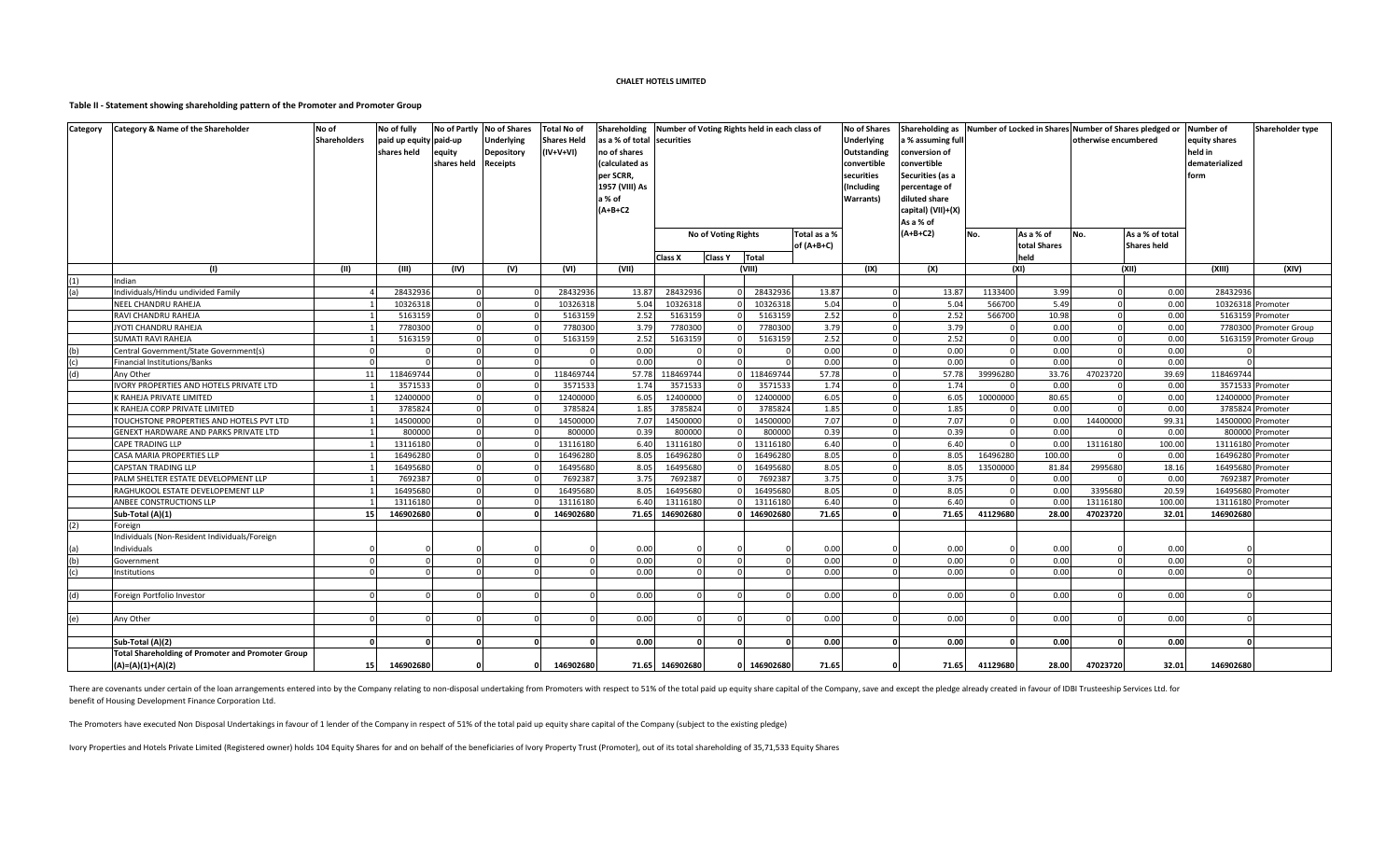### **Table III - Statement showing shareholding pattern of the Public shareholder**

| <b>Shareholders</b><br>paid up<br>paid-up<br><b>Underlying</b><br>as a % of total securities<br><b>Underlying</b><br>assuming full<br><b>Shares</b><br><b>Shares Held</b><br>no of shares<br>equity shares equity<br>Depository<br>(IV+V+VI)<br>Outstanding<br>conversion of<br>encumbered<br>$(A+B+C2)$<br>held<br>shares held<br><b>Receipts</b><br>convertible<br>convertible<br>securities<br>Securities (as a<br>Including<br>percentage of<br>diluted share capital) No.<br>As a % of<br>No.<br><b>No of Voting Rights</b><br>Total as a % of Warrants)<br>$(A+B+C)$<br>total Shares<br>held<br>Class X<br><b>Class Y</b><br>Total<br>held<br>(1)<br>(II)<br>(III)<br>(VIII)<br>(IX)<br>(X)<br>(XI)<br>(XII)<br>(IV)<br>(V)<br>(VI)<br>(VII)<br>(1)<br>Institutions<br>40203982<br>40203982<br>19.61%<br>19.61%<br>0.00<br><b>Mutual Funds</b><br>40203982<br>40203982<br>19.61%<br>$\Omega$<br><b>NA</b><br>(a)<br><b>NA</b><br>ICICI PRUDENTIAL EQUITY & DEBT FUND<br>494535<br>4945355<br>2.41%<br>494535<br>4945355<br>2.41%<br>2.41%<br>0.00<br>$\Omega$<br>$\Omega$<br>2.88%<br>590000<br>5900000<br>2.88%<br>2.88%<br>0.00<br><b>NA</b><br>HDFC SMALL CAP FUND<br>590000<br>590000<br>$\Omega$<br><b>NA</b><br>1400148<br>14001483<br>6.83%<br>14001483<br>14001483<br>6.83%<br>6.83%<br>0.00<br>NIPPON LIFE INDIA TRUSTEE LTD<br>$\Omega$<br>$\Omega$<br>0.00<br><b>NA</b><br>2480102<br>1.21%<br>2480102<br>2480102<br>1.21%<br>1.21%<br>UTI SMALL CAP FUND<br>248010<br>$\Omega$<br>12858499<br>6.27%<br>12858499<br>6.27%<br>6.27%<br>0.00<br><b>NA</b><br>SBI CONSUMPTION OPPORTUNITIES FUND<br>12858499<br>12858499<br>$\Omega$<br>$\Omega$<br>$\cap$<br>0.00%<br>0.00%<br>0.00<br><b>NA</b><br>0.00%<br>Venture Capital Funds<br>$\Omega$<br>(b)<br>$\Omega$<br>$\Omega$<br>0.00<br><b>NA</b><br>0.00%<br>0.00%<br>0.00%<br>(c)<br>Alternate Investment Funds<br>$\Omega$<br>$\Omega$<br>$\Omega$<br>$\Omega$<br>$\Omega$<br>$\Omega$<br><sup>n</sup><br>0.00<br><b>NA</b><br>0.00%<br>0.00%<br>0.00%<br>Foreign Venture Capital Investors<br>(d)<br>33<br>4374234<br>4374234<br>2.13%<br>2.13%<br>0.00<br><b>NA</b><br>Foreign Portfolio Investors<br>4374234<br>2.13%<br>4374234<br>(e)<br>0.00%<br>0.00%<br>0.00%<br>0.00<br><b>NA</b><br><b>Financial Institutions/Banks</b><br>0.00%<br>0.00<br>0.00%<br>0.00%<br><b>NA</b><br><b>Insurance Companies</b><br>(g)<br>0.00%<br>0.00%<br>0.00%<br>0.00<br><b>NA</b><br>(h)<br>Provident Funds/Pension Funds<br>Any Other<br>2600000<br>1.27%<br>2600000<br>2600000<br>Qualified Institutional Buyer<br>2600000<br>1.27%<br>1.27%<br>0.00<br><b>NA</b><br>HDFC LIFE INSURANCE COMPANY LIMITED<br>260000<br>2600000<br>1.27%<br>2600000<br>2600000<br>1.27%<br>1.27%<br>0.00<br><b>NA</b><br>$\Omega$<br>$\Omega$<br>23.01%<br><b>NA</b><br>40<br>47178216<br>47178216<br>23.01%<br>23.01%<br>0.00<br>Sub Total (B)(1)<br>47178216<br>47178216<br>ΩI<br>$\Omega$<br>$\mathbf{0}$<br>Central Government/State Government(s)/President of<br>0.00%<br>(2)<br>India<br>0.00<br>0.00<br>0.00<br>NA<br>0.00<br><b>NA</b><br>Sub Total (B)(2)<br>$\Omega$<br>0.00<br>$\mathbf{0}$<br>0.00<br>0.00%<br>$\Omega$<br>$\Omega$<br>$\Omega$<br>$\Omega$<br>$\Omega$<br>n<br>Non-Institutions<br>(3)<br>i.Individual shareholders holding nominal share capital<br>28946<br>2.55%<br>2.55%<br>up to Rs.2 lakhs<br>522713<br>5227137<br>5227137<br>5227137<br>2.55%<br>0.00<br><b>NA</b><br>(a)<br>ii.Individual shareholders holding nominal share capital<br>in excess of Rs.2 Lakhs<br>22<br>1107142<br>1107142<br>0.54%<br>1107142<br>1107142<br>0.54%<br>0.54%<br>0.00<br><b>NA</b><br>0.00%<br>NBFCs Registered with RBI<br>0.00%<br>0.00%<br>0.00%<br>0.00<br><b>NA</b><br>(b)<br>0.00%<br>0.00%<br>0.00<br><b>NA</b><br>$\Omega$<br>0.00%<br>(c)<br>$\Omega$<br><b>Employee Trusts</b><br>0.00%<br>0.00%<br>0.00%<br>0.00<br><b>NA</b><br>Overseas Depositories (Holding DRs)(Balancing figure)<br>$\mathbf 0$<br>$\Omega$<br>(d)<br>784<br>4608689<br>2.25%<br>4608689<br>2.25%<br><b>NA</b><br>(e)<br>4608689<br>$\Omega$<br>4608689<br>2.25%<br>$\overline{0}$<br>Any Other<br>$\Omega$<br>0.00%<br>0.00%<br>0.00<br><b>NA</b><br><b>TRUSTS</b><br>3029<br>3029<br>3029<br>3029<br>0.00%<br>$\Omega$<br>$\overline{1}$<br>$\Omega$<br>368<br><b>NA</b><br>209255<br>209255<br>0.10%<br>209255<br>209255<br>0.10%<br>0.10%<br>0.00<br><b>NON RESIDENT INDIANS</b><br>$\Omega$<br>$\mathbf{0}$<br>37<br>36845<br>36845<br>36845<br>0.00<br><b>NA</b><br><b>CLEARING MEMBERS</b><br>36845<br>0.02%<br>0.02%<br>0.02%<br>$\Omega$<br>$\Omega$<br>$\Omega$<br>157<br>4222190<br>4222190<br>4222190<br>4222190<br>2.06%<br>2.06%<br>0.00<br><b>NA</b><br><b>BODIES CORPORATES</b><br>2.06%<br>$\Omega$<br>$\Omega$<br>$\Omega$ | <b>Number of Shares</b><br>pledged or otherwise | Number of<br>equity shares |
|--------------------------------------------------------------------------------------------------------------------------------------------------------------------------------------------------------------------------------------------------------------------------------------------------------------------------------------------------------------------------------------------------------------------------------------------------------------------------------------------------------------------------------------------------------------------------------------------------------------------------------------------------------------------------------------------------------------------------------------------------------------------------------------------------------------------------------------------------------------------------------------------------------------------------------------------------------------------------------------------------------------------------------------------------------------------------------------------------------------------------------------------------------------------------------------------------------------------------------------------------------------------------------------------------------------------------------------------------------------------------------------------------------------------------------------------------------------------------------------------------------------------------------------------------------------------------------------------------------------------------------------------------------------------------------------------------------------------------------------------------------------------------------------------------------------------------------------------------------------------------------------------------------------------------------------------------------------------------------------------------------------------------------------------------------------------------------------------------------------------------------------------------------------------------------------------------------------------------------------------------------------------------------------------------------------------------------------------------------------------------------------------------------------------------------------------------------------------------------------------------------------------------------------------------------------------------------------------------------------------------------------------------------------------------------------------------------------------------------------------------------------------------------------------------------------------------------------------------------------------------------------------------------------------------------------------------------------------------------------------------------------------------------------------------------------------------------------------------------------------------------------------------------------------------------------------------------------------------------------------------------------------------------------------------------------------------------------------------------------------------------------------------------------------------------------------------------------------------------------------------------------------------------------------------------------------------------------------------------------------------------------------------------------------------------------------------------------------------------------------------------------------------------------------------------------------------------------------------------------------------------------------------------------------------------------------------------------------------------------------------------------------------------------------------------------------------------------------------------------------------------------------------------------------------------------------------------------------------------------------------------------------------------------------------------------------------------------------------------------------------------------------------------------------------------------------------------------------------------------------------------------------------------------------------------------------------------------------------------------------------------------------------------------------------------------------------------------------------------------------------------------------------------------------|-------------------------------------------------|----------------------------|
|                                                                                                                                                                                                                                                                                                                                                                                                                                                                                                                                                                                                                                                                                                                                                                                                                                                                                                                                                                                                                                                                                                                                                                                                                                                                                                                                                                                                                                                                                                                                                                                                                                                                                                                                                                                                                                                                                                                                                                                                                                                                                                                                                                                                                                                                                                                                                                                                                                                                                                                                                                                                                                                                                                                                                                                                                                                                                                                                                                                                                                                                                                                                                                                                                                                                                                                                                                                                                                                                                                                                                                                                                                                                                                                                                                                                                                                                                                                                                                                                                                                                                                                                                                                                                                                                                                                                                                                                                                                                                                                                                                                                                                                                                                                                                                                            |                                                 | held in                    |
|                                                                                                                                                                                                                                                                                                                                                                                                                                                                                                                                                                                                                                                                                                                                                                                                                                                                                                                                                                                                                                                                                                                                                                                                                                                                                                                                                                                                                                                                                                                                                                                                                                                                                                                                                                                                                                                                                                                                                                                                                                                                                                                                                                                                                                                                                                                                                                                                                                                                                                                                                                                                                                                                                                                                                                                                                                                                                                                                                                                                                                                                                                                                                                                                                                                                                                                                                                                                                                                                                                                                                                                                                                                                                                                                                                                                                                                                                                                                                                                                                                                                                                                                                                                                                                                                                                                                                                                                                                                                                                                                                                                                                                                                                                                                                                                            |                                                 | dematerialized             |
|                                                                                                                                                                                                                                                                                                                                                                                                                                                                                                                                                                                                                                                                                                                                                                                                                                                                                                                                                                                                                                                                                                                                                                                                                                                                                                                                                                                                                                                                                                                                                                                                                                                                                                                                                                                                                                                                                                                                                                                                                                                                                                                                                                                                                                                                                                                                                                                                                                                                                                                                                                                                                                                                                                                                                                                                                                                                                                                                                                                                                                                                                                                                                                                                                                                                                                                                                                                                                                                                                                                                                                                                                                                                                                                                                                                                                                                                                                                                                                                                                                                                                                                                                                                                                                                                                                                                                                                                                                                                                                                                                                                                                                                                                                                                                                                            |                                                 | form                       |
|                                                                                                                                                                                                                                                                                                                                                                                                                                                                                                                                                                                                                                                                                                                                                                                                                                                                                                                                                                                                                                                                                                                                                                                                                                                                                                                                                                                                                                                                                                                                                                                                                                                                                                                                                                                                                                                                                                                                                                                                                                                                                                                                                                                                                                                                                                                                                                                                                                                                                                                                                                                                                                                                                                                                                                                                                                                                                                                                                                                                                                                                                                                                                                                                                                                                                                                                                                                                                                                                                                                                                                                                                                                                                                                                                                                                                                                                                                                                                                                                                                                                                                                                                                                                                                                                                                                                                                                                                                                                                                                                                                                                                                                                                                                                                                                            | As a % of                                       |                            |
|                                                                                                                                                                                                                                                                                                                                                                                                                                                                                                                                                                                                                                                                                                                                                                                                                                                                                                                                                                                                                                                                                                                                                                                                                                                                                                                                                                                                                                                                                                                                                                                                                                                                                                                                                                                                                                                                                                                                                                                                                                                                                                                                                                                                                                                                                                                                                                                                                                                                                                                                                                                                                                                                                                                                                                                                                                                                                                                                                                                                                                                                                                                                                                                                                                                                                                                                                                                                                                                                                                                                                                                                                                                                                                                                                                                                                                                                                                                                                                                                                                                                                                                                                                                                                                                                                                                                                                                                                                                                                                                                                                                                                                                                                                                                                                                            | total Shares                                    |                            |
|                                                                                                                                                                                                                                                                                                                                                                                                                                                                                                                                                                                                                                                                                                                                                                                                                                                                                                                                                                                                                                                                                                                                                                                                                                                                                                                                                                                                                                                                                                                                                                                                                                                                                                                                                                                                                                                                                                                                                                                                                                                                                                                                                                                                                                                                                                                                                                                                                                                                                                                                                                                                                                                                                                                                                                                                                                                                                                                                                                                                                                                                                                                                                                                                                                                                                                                                                                                                                                                                                                                                                                                                                                                                                                                                                                                                                                                                                                                                                                                                                                                                                                                                                                                                                                                                                                                                                                                                                                                                                                                                                                                                                                                                                                                                                                                            |                                                 |                            |
|                                                                                                                                                                                                                                                                                                                                                                                                                                                                                                                                                                                                                                                                                                                                                                                                                                                                                                                                                                                                                                                                                                                                                                                                                                                                                                                                                                                                                                                                                                                                                                                                                                                                                                                                                                                                                                                                                                                                                                                                                                                                                                                                                                                                                                                                                                                                                                                                                                                                                                                                                                                                                                                                                                                                                                                                                                                                                                                                                                                                                                                                                                                                                                                                                                                                                                                                                                                                                                                                                                                                                                                                                                                                                                                                                                                                                                                                                                                                                                                                                                                                                                                                                                                                                                                                                                                                                                                                                                                                                                                                                                                                                                                                                                                                                                                            |                                                 |                            |
|                                                                                                                                                                                                                                                                                                                                                                                                                                                                                                                                                                                                                                                                                                                                                                                                                                                                                                                                                                                                                                                                                                                                                                                                                                                                                                                                                                                                                                                                                                                                                                                                                                                                                                                                                                                                                                                                                                                                                                                                                                                                                                                                                                                                                                                                                                                                                                                                                                                                                                                                                                                                                                                                                                                                                                                                                                                                                                                                                                                                                                                                                                                                                                                                                                                                                                                                                                                                                                                                                                                                                                                                                                                                                                                                                                                                                                                                                                                                                                                                                                                                                                                                                                                                                                                                                                                                                                                                                                                                                                                                                                                                                                                                                                                                                                                            |                                                 |                            |
|                                                                                                                                                                                                                                                                                                                                                                                                                                                                                                                                                                                                                                                                                                                                                                                                                                                                                                                                                                                                                                                                                                                                                                                                                                                                                                                                                                                                                                                                                                                                                                                                                                                                                                                                                                                                                                                                                                                                                                                                                                                                                                                                                                                                                                                                                                                                                                                                                                                                                                                                                                                                                                                                                                                                                                                                                                                                                                                                                                                                                                                                                                                                                                                                                                                                                                                                                                                                                                                                                                                                                                                                                                                                                                                                                                                                                                                                                                                                                                                                                                                                                                                                                                                                                                                                                                                                                                                                                                                                                                                                                                                                                                                                                                                                                                                            |                                                 | (XIII)                     |
|                                                                                                                                                                                                                                                                                                                                                                                                                                                                                                                                                                                                                                                                                                                                                                                                                                                                                                                                                                                                                                                                                                                                                                                                                                                                                                                                                                                                                                                                                                                                                                                                                                                                                                                                                                                                                                                                                                                                                                                                                                                                                                                                                                                                                                                                                                                                                                                                                                                                                                                                                                                                                                                                                                                                                                                                                                                                                                                                                                                                                                                                                                                                                                                                                                                                                                                                                                                                                                                                                                                                                                                                                                                                                                                                                                                                                                                                                                                                                                                                                                                                                                                                                                                                                                                                                                                                                                                                                                                                                                                                                                                                                                                                                                                                                                                            |                                                 |                            |
|                                                                                                                                                                                                                                                                                                                                                                                                                                                                                                                                                                                                                                                                                                                                                                                                                                                                                                                                                                                                                                                                                                                                                                                                                                                                                                                                                                                                                                                                                                                                                                                                                                                                                                                                                                                                                                                                                                                                                                                                                                                                                                                                                                                                                                                                                                                                                                                                                                                                                                                                                                                                                                                                                                                                                                                                                                                                                                                                                                                                                                                                                                                                                                                                                                                                                                                                                                                                                                                                                                                                                                                                                                                                                                                                                                                                                                                                                                                                                                                                                                                                                                                                                                                                                                                                                                                                                                                                                                                                                                                                                                                                                                                                                                                                                                                            | <b>NA</b>                                       | 40203982                   |
|                                                                                                                                                                                                                                                                                                                                                                                                                                                                                                                                                                                                                                                                                                                                                                                                                                                                                                                                                                                                                                                                                                                                                                                                                                                                                                                                                                                                                                                                                                                                                                                                                                                                                                                                                                                                                                                                                                                                                                                                                                                                                                                                                                                                                                                                                                                                                                                                                                                                                                                                                                                                                                                                                                                                                                                                                                                                                                                                                                                                                                                                                                                                                                                                                                                                                                                                                                                                                                                                                                                                                                                                                                                                                                                                                                                                                                                                                                                                                                                                                                                                                                                                                                                                                                                                                                                                                                                                                                                                                                                                                                                                                                                                                                                                                                                            | <b>NA</b>                                       | 4945355                    |
|                                                                                                                                                                                                                                                                                                                                                                                                                                                                                                                                                                                                                                                                                                                                                                                                                                                                                                                                                                                                                                                                                                                                                                                                                                                                                                                                                                                                                                                                                                                                                                                                                                                                                                                                                                                                                                                                                                                                                                                                                                                                                                                                                                                                                                                                                                                                                                                                                                                                                                                                                                                                                                                                                                                                                                                                                                                                                                                                                                                                                                                                                                                                                                                                                                                                                                                                                                                                                                                                                                                                                                                                                                                                                                                                                                                                                                                                                                                                                                                                                                                                                                                                                                                                                                                                                                                                                                                                                                                                                                                                                                                                                                                                                                                                                                                            | <b>NA</b>                                       | 5900000                    |
|                                                                                                                                                                                                                                                                                                                                                                                                                                                                                                                                                                                                                                                                                                                                                                                                                                                                                                                                                                                                                                                                                                                                                                                                                                                                                                                                                                                                                                                                                                                                                                                                                                                                                                                                                                                                                                                                                                                                                                                                                                                                                                                                                                                                                                                                                                                                                                                                                                                                                                                                                                                                                                                                                                                                                                                                                                                                                                                                                                                                                                                                                                                                                                                                                                                                                                                                                                                                                                                                                                                                                                                                                                                                                                                                                                                                                                                                                                                                                                                                                                                                                                                                                                                                                                                                                                                                                                                                                                                                                                                                                                                                                                                                                                                                                                                            | <b>NA</b>                                       | 14001483                   |
|                                                                                                                                                                                                                                                                                                                                                                                                                                                                                                                                                                                                                                                                                                                                                                                                                                                                                                                                                                                                                                                                                                                                                                                                                                                                                                                                                                                                                                                                                                                                                                                                                                                                                                                                                                                                                                                                                                                                                                                                                                                                                                                                                                                                                                                                                                                                                                                                                                                                                                                                                                                                                                                                                                                                                                                                                                                                                                                                                                                                                                                                                                                                                                                                                                                                                                                                                                                                                                                                                                                                                                                                                                                                                                                                                                                                                                                                                                                                                                                                                                                                                                                                                                                                                                                                                                                                                                                                                                                                                                                                                                                                                                                                                                                                                                                            | <b>NA</b>                                       | 2480102                    |
|                                                                                                                                                                                                                                                                                                                                                                                                                                                                                                                                                                                                                                                                                                                                                                                                                                                                                                                                                                                                                                                                                                                                                                                                                                                                                                                                                                                                                                                                                                                                                                                                                                                                                                                                                                                                                                                                                                                                                                                                                                                                                                                                                                                                                                                                                                                                                                                                                                                                                                                                                                                                                                                                                                                                                                                                                                                                                                                                                                                                                                                                                                                                                                                                                                                                                                                                                                                                                                                                                                                                                                                                                                                                                                                                                                                                                                                                                                                                                                                                                                                                                                                                                                                                                                                                                                                                                                                                                                                                                                                                                                                                                                                                                                                                                                                            | <b>NA</b><br><b>NA</b>                          | 12858499                   |
|                                                                                                                                                                                                                                                                                                                                                                                                                                                                                                                                                                                                                                                                                                                                                                                                                                                                                                                                                                                                                                                                                                                                                                                                                                                                                                                                                                                                                                                                                                                                                                                                                                                                                                                                                                                                                                                                                                                                                                                                                                                                                                                                                                                                                                                                                                                                                                                                                                                                                                                                                                                                                                                                                                                                                                                                                                                                                                                                                                                                                                                                                                                                                                                                                                                                                                                                                                                                                                                                                                                                                                                                                                                                                                                                                                                                                                                                                                                                                                                                                                                                                                                                                                                                                                                                                                                                                                                                                                                                                                                                                                                                                                                                                                                                                                                            | <b>NA</b>                                       |                            |
|                                                                                                                                                                                                                                                                                                                                                                                                                                                                                                                                                                                                                                                                                                                                                                                                                                                                                                                                                                                                                                                                                                                                                                                                                                                                                                                                                                                                                                                                                                                                                                                                                                                                                                                                                                                                                                                                                                                                                                                                                                                                                                                                                                                                                                                                                                                                                                                                                                                                                                                                                                                                                                                                                                                                                                                                                                                                                                                                                                                                                                                                                                                                                                                                                                                                                                                                                                                                                                                                                                                                                                                                                                                                                                                                                                                                                                                                                                                                                                                                                                                                                                                                                                                                                                                                                                                                                                                                                                                                                                                                                                                                                                                                                                                                                                                            | <b>NA</b>                                       |                            |
|                                                                                                                                                                                                                                                                                                                                                                                                                                                                                                                                                                                                                                                                                                                                                                                                                                                                                                                                                                                                                                                                                                                                                                                                                                                                                                                                                                                                                                                                                                                                                                                                                                                                                                                                                                                                                                                                                                                                                                                                                                                                                                                                                                                                                                                                                                                                                                                                                                                                                                                                                                                                                                                                                                                                                                                                                                                                                                                                                                                                                                                                                                                                                                                                                                                                                                                                                                                                                                                                                                                                                                                                                                                                                                                                                                                                                                                                                                                                                                                                                                                                                                                                                                                                                                                                                                                                                                                                                                                                                                                                                                                                                                                                                                                                                                                            | <b>NA</b>                                       | 4374234                    |
|                                                                                                                                                                                                                                                                                                                                                                                                                                                                                                                                                                                                                                                                                                                                                                                                                                                                                                                                                                                                                                                                                                                                                                                                                                                                                                                                                                                                                                                                                                                                                                                                                                                                                                                                                                                                                                                                                                                                                                                                                                                                                                                                                                                                                                                                                                                                                                                                                                                                                                                                                                                                                                                                                                                                                                                                                                                                                                                                                                                                                                                                                                                                                                                                                                                                                                                                                                                                                                                                                                                                                                                                                                                                                                                                                                                                                                                                                                                                                                                                                                                                                                                                                                                                                                                                                                                                                                                                                                                                                                                                                                                                                                                                                                                                                                                            | <b>NA</b>                                       |                            |
|                                                                                                                                                                                                                                                                                                                                                                                                                                                                                                                                                                                                                                                                                                                                                                                                                                                                                                                                                                                                                                                                                                                                                                                                                                                                                                                                                                                                                                                                                                                                                                                                                                                                                                                                                                                                                                                                                                                                                                                                                                                                                                                                                                                                                                                                                                                                                                                                                                                                                                                                                                                                                                                                                                                                                                                                                                                                                                                                                                                                                                                                                                                                                                                                                                                                                                                                                                                                                                                                                                                                                                                                                                                                                                                                                                                                                                                                                                                                                                                                                                                                                                                                                                                                                                                                                                                                                                                                                                                                                                                                                                                                                                                                                                                                                                                            | <b>NA</b>                                       |                            |
|                                                                                                                                                                                                                                                                                                                                                                                                                                                                                                                                                                                                                                                                                                                                                                                                                                                                                                                                                                                                                                                                                                                                                                                                                                                                                                                                                                                                                                                                                                                                                                                                                                                                                                                                                                                                                                                                                                                                                                                                                                                                                                                                                                                                                                                                                                                                                                                                                                                                                                                                                                                                                                                                                                                                                                                                                                                                                                                                                                                                                                                                                                                                                                                                                                                                                                                                                                                                                                                                                                                                                                                                                                                                                                                                                                                                                                                                                                                                                                                                                                                                                                                                                                                                                                                                                                                                                                                                                                                                                                                                                                                                                                                                                                                                                                                            | <b>NA</b>                                       |                            |
|                                                                                                                                                                                                                                                                                                                                                                                                                                                                                                                                                                                                                                                                                                                                                                                                                                                                                                                                                                                                                                                                                                                                                                                                                                                                                                                                                                                                                                                                                                                                                                                                                                                                                                                                                                                                                                                                                                                                                                                                                                                                                                                                                                                                                                                                                                                                                                                                                                                                                                                                                                                                                                                                                                                                                                                                                                                                                                                                                                                                                                                                                                                                                                                                                                                                                                                                                                                                                                                                                                                                                                                                                                                                                                                                                                                                                                                                                                                                                                                                                                                                                                                                                                                                                                                                                                                                                                                                                                                                                                                                                                                                                                                                                                                                                                                            |                                                 |                            |
|                                                                                                                                                                                                                                                                                                                                                                                                                                                                                                                                                                                                                                                                                                                                                                                                                                                                                                                                                                                                                                                                                                                                                                                                                                                                                                                                                                                                                                                                                                                                                                                                                                                                                                                                                                                                                                                                                                                                                                                                                                                                                                                                                                                                                                                                                                                                                                                                                                                                                                                                                                                                                                                                                                                                                                                                                                                                                                                                                                                                                                                                                                                                                                                                                                                                                                                                                                                                                                                                                                                                                                                                                                                                                                                                                                                                                                                                                                                                                                                                                                                                                                                                                                                                                                                                                                                                                                                                                                                                                                                                                                                                                                                                                                                                                                                            | <b>NA</b>                                       | 2600000                    |
|                                                                                                                                                                                                                                                                                                                                                                                                                                                                                                                                                                                                                                                                                                                                                                                                                                                                                                                                                                                                                                                                                                                                                                                                                                                                                                                                                                                                                                                                                                                                                                                                                                                                                                                                                                                                                                                                                                                                                                                                                                                                                                                                                                                                                                                                                                                                                                                                                                                                                                                                                                                                                                                                                                                                                                                                                                                                                                                                                                                                                                                                                                                                                                                                                                                                                                                                                                                                                                                                                                                                                                                                                                                                                                                                                                                                                                                                                                                                                                                                                                                                                                                                                                                                                                                                                                                                                                                                                                                                                                                                                                                                                                                                                                                                                                                            | <b>NA</b>                                       | 2600000                    |
|                                                                                                                                                                                                                                                                                                                                                                                                                                                                                                                                                                                                                                                                                                                                                                                                                                                                                                                                                                                                                                                                                                                                                                                                                                                                                                                                                                                                                                                                                                                                                                                                                                                                                                                                                                                                                                                                                                                                                                                                                                                                                                                                                                                                                                                                                                                                                                                                                                                                                                                                                                                                                                                                                                                                                                                                                                                                                                                                                                                                                                                                                                                                                                                                                                                                                                                                                                                                                                                                                                                                                                                                                                                                                                                                                                                                                                                                                                                                                                                                                                                                                                                                                                                                                                                                                                                                                                                                                                                                                                                                                                                                                                                                                                                                                                                            | <b>NA</b>                                       | 47178216                   |
|                                                                                                                                                                                                                                                                                                                                                                                                                                                                                                                                                                                                                                                                                                                                                                                                                                                                                                                                                                                                                                                                                                                                                                                                                                                                                                                                                                                                                                                                                                                                                                                                                                                                                                                                                                                                                                                                                                                                                                                                                                                                                                                                                                                                                                                                                                                                                                                                                                                                                                                                                                                                                                                                                                                                                                                                                                                                                                                                                                                                                                                                                                                                                                                                                                                                                                                                                                                                                                                                                                                                                                                                                                                                                                                                                                                                                                                                                                                                                                                                                                                                                                                                                                                                                                                                                                                                                                                                                                                                                                                                                                                                                                                                                                                                                                                            |                                                 |                            |
|                                                                                                                                                                                                                                                                                                                                                                                                                                                                                                                                                                                                                                                                                                                                                                                                                                                                                                                                                                                                                                                                                                                                                                                                                                                                                                                                                                                                                                                                                                                                                                                                                                                                                                                                                                                                                                                                                                                                                                                                                                                                                                                                                                                                                                                                                                                                                                                                                                                                                                                                                                                                                                                                                                                                                                                                                                                                                                                                                                                                                                                                                                                                                                                                                                                                                                                                                                                                                                                                                                                                                                                                                                                                                                                                                                                                                                                                                                                                                                                                                                                                                                                                                                                                                                                                                                                                                                                                                                                                                                                                                                                                                                                                                                                                                                                            | <b>NA</b>                                       |                            |
|                                                                                                                                                                                                                                                                                                                                                                                                                                                                                                                                                                                                                                                                                                                                                                                                                                                                                                                                                                                                                                                                                                                                                                                                                                                                                                                                                                                                                                                                                                                                                                                                                                                                                                                                                                                                                                                                                                                                                                                                                                                                                                                                                                                                                                                                                                                                                                                                                                                                                                                                                                                                                                                                                                                                                                                                                                                                                                                                                                                                                                                                                                                                                                                                                                                                                                                                                                                                                                                                                                                                                                                                                                                                                                                                                                                                                                                                                                                                                                                                                                                                                                                                                                                                                                                                                                                                                                                                                                                                                                                                                                                                                                                                                                                                                                                            | <b>NA</b>                                       |                            |
|                                                                                                                                                                                                                                                                                                                                                                                                                                                                                                                                                                                                                                                                                                                                                                                                                                                                                                                                                                                                                                                                                                                                                                                                                                                                                                                                                                                                                                                                                                                                                                                                                                                                                                                                                                                                                                                                                                                                                                                                                                                                                                                                                                                                                                                                                                                                                                                                                                                                                                                                                                                                                                                                                                                                                                                                                                                                                                                                                                                                                                                                                                                                                                                                                                                                                                                                                                                                                                                                                                                                                                                                                                                                                                                                                                                                                                                                                                                                                                                                                                                                                                                                                                                                                                                                                                                                                                                                                                                                                                                                                                                                                                                                                                                                                                                            |                                                 |                            |
|                                                                                                                                                                                                                                                                                                                                                                                                                                                                                                                                                                                                                                                                                                                                                                                                                                                                                                                                                                                                                                                                                                                                                                                                                                                                                                                                                                                                                                                                                                                                                                                                                                                                                                                                                                                                                                                                                                                                                                                                                                                                                                                                                                                                                                                                                                                                                                                                                                                                                                                                                                                                                                                                                                                                                                                                                                                                                                                                                                                                                                                                                                                                                                                                                                                                                                                                                                                                                                                                                                                                                                                                                                                                                                                                                                                                                                                                                                                                                                                                                                                                                                                                                                                                                                                                                                                                                                                                                                                                                                                                                                                                                                                                                                                                                                                            |                                                 |                            |
|                                                                                                                                                                                                                                                                                                                                                                                                                                                                                                                                                                                                                                                                                                                                                                                                                                                                                                                                                                                                                                                                                                                                                                                                                                                                                                                                                                                                                                                                                                                                                                                                                                                                                                                                                                                                                                                                                                                                                                                                                                                                                                                                                                                                                                                                                                                                                                                                                                                                                                                                                                                                                                                                                                                                                                                                                                                                                                                                                                                                                                                                                                                                                                                                                                                                                                                                                                                                                                                                                                                                                                                                                                                                                                                                                                                                                                                                                                                                                                                                                                                                                                                                                                                                                                                                                                                                                                                                                                                                                                                                                                                                                                                                                                                                                                                            | <b>NA</b>                                       | 5227137                    |
|                                                                                                                                                                                                                                                                                                                                                                                                                                                                                                                                                                                                                                                                                                                                                                                                                                                                                                                                                                                                                                                                                                                                                                                                                                                                                                                                                                                                                                                                                                                                                                                                                                                                                                                                                                                                                                                                                                                                                                                                                                                                                                                                                                                                                                                                                                                                                                                                                                                                                                                                                                                                                                                                                                                                                                                                                                                                                                                                                                                                                                                                                                                                                                                                                                                                                                                                                                                                                                                                                                                                                                                                                                                                                                                                                                                                                                                                                                                                                                                                                                                                                                                                                                                                                                                                                                                                                                                                                                                                                                                                                                                                                                                                                                                                                                                            |                                                 |                            |
|                                                                                                                                                                                                                                                                                                                                                                                                                                                                                                                                                                                                                                                                                                                                                                                                                                                                                                                                                                                                                                                                                                                                                                                                                                                                                                                                                                                                                                                                                                                                                                                                                                                                                                                                                                                                                                                                                                                                                                                                                                                                                                                                                                                                                                                                                                                                                                                                                                                                                                                                                                                                                                                                                                                                                                                                                                                                                                                                                                                                                                                                                                                                                                                                                                                                                                                                                                                                                                                                                                                                                                                                                                                                                                                                                                                                                                                                                                                                                                                                                                                                                                                                                                                                                                                                                                                                                                                                                                                                                                                                                                                                                                                                                                                                                                                            | <b>NA</b>                                       | 1107142                    |
|                                                                                                                                                                                                                                                                                                                                                                                                                                                                                                                                                                                                                                                                                                                                                                                                                                                                                                                                                                                                                                                                                                                                                                                                                                                                                                                                                                                                                                                                                                                                                                                                                                                                                                                                                                                                                                                                                                                                                                                                                                                                                                                                                                                                                                                                                                                                                                                                                                                                                                                                                                                                                                                                                                                                                                                                                                                                                                                                                                                                                                                                                                                                                                                                                                                                                                                                                                                                                                                                                                                                                                                                                                                                                                                                                                                                                                                                                                                                                                                                                                                                                                                                                                                                                                                                                                                                                                                                                                                                                                                                                                                                                                                                                                                                                                                            |                                                 |                            |
|                                                                                                                                                                                                                                                                                                                                                                                                                                                                                                                                                                                                                                                                                                                                                                                                                                                                                                                                                                                                                                                                                                                                                                                                                                                                                                                                                                                                                                                                                                                                                                                                                                                                                                                                                                                                                                                                                                                                                                                                                                                                                                                                                                                                                                                                                                                                                                                                                                                                                                                                                                                                                                                                                                                                                                                                                                                                                                                                                                                                                                                                                                                                                                                                                                                                                                                                                                                                                                                                                                                                                                                                                                                                                                                                                                                                                                                                                                                                                                                                                                                                                                                                                                                                                                                                                                                                                                                                                                                                                                                                                                                                                                                                                                                                                                                            | <b>NA</b>                                       |                            |
|                                                                                                                                                                                                                                                                                                                                                                                                                                                                                                                                                                                                                                                                                                                                                                                                                                                                                                                                                                                                                                                                                                                                                                                                                                                                                                                                                                                                                                                                                                                                                                                                                                                                                                                                                                                                                                                                                                                                                                                                                                                                                                                                                                                                                                                                                                                                                                                                                                                                                                                                                                                                                                                                                                                                                                                                                                                                                                                                                                                                                                                                                                                                                                                                                                                                                                                                                                                                                                                                                                                                                                                                                                                                                                                                                                                                                                                                                                                                                                                                                                                                                                                                                                                                                                                                                                                                                                                                                                                                                                                                                                                                                                                                                                                                                                                            | <b>NA</b>                                       |                            |
|                                                                                                                                                                                                                                                                                                                                                                                                                                                                                                                                                                                                                                                                                                                                                                                                                                                                                                                                                                                                                                                                                                                                                                                                                                                                                                                                                                                                                                                                                                                                                                                                                                                                                                                                                                                                                                                                                                                                                                                                                                                                                                                                                                                                                                                                                                                                                                                                                                                                                                                                                                                                                                                                                                                                                                                                                                                                                                                                                                                                                                                                                                                                                                                                                                                                                                                                                                                                                                                                                                                                                                                                                                                                                                                                                                                                                                                                                                                                                                                                                                                                                                                                                                                                                                                                                                                                                                                                                                                                                                                                                                                                                                                                                                                                                                                            | <b>NA</b>                                       |                            |
|                                                                                                                                                                                                                                                                                                                                                                                                                                                                                                                                                                                                                                                                                                                                                                                                                                                                                                                                                                                                                                                                                                                                                                                                                                                                                                                                                                                                                                                                                                                                                                                                                                                                                                                                                                                                                                                                                                                                                                                                                                                                                                                                                                                                                                                                                                                                                                                                                                                                                                                                                                                                                                                                                                                                                                                                                                                                                                                                                                                                                                                                                                                                                                                                                                                                                                                                                                                                                                                                                                                                                                                                                                                                                                                                                                                                                                                                                                                                                                                                                                                                                                                                                                                                                                                                                                                                                                                                                                                                                                                                                                                                                                                                                                                                                                                            | <b>NA</b>                                       | 4608689                    |
|                                                                                                                                                                                                                                                                                                                                                                                                                                                                                                                                                                                                                                                                                                                                                                                                                                                                                                                                                                                                                                                                                                                                                                                                                                                                                                                                                                                                                                                                                                                                                                                                                                                                                                                                                                                                                                                                                                                                                                                                                                                                                                                                                                                                                                                                                                                                                                                                                                                                                                                                                                                                                                                                                                                                                                                                                                                                                                                                                                                                                                                                                                                                                                                                                                                                                                                                                                                                                                                                                                                                                                                                                                                                                                                                                                                                                                                                                                                                                                                                                                                                                                                                                                                                                                                                                                                                                                                                                                                                                                                                                                                                                                                                                                                                                                                            | <b>NA</b>                                       | 3029                       |
|                                                                                                                                                                                                                                                                                                                                                                                                                                                                                                                                                                                                                                                                                                                                                                                                                                                                                                                                                                                                                                                                                                                                                                                                                                                                                                                                                                                                                                                                                                                                                                                                                                                                                                                                                                                                                                                                                                                                                                                                                                                                                                                                                                                                                                                                                                                                                                                                                                                                                                                                                                                                                                                                                                                                                                                                                                                                                                                                                                                                                                                                                                                                                                                                                                                                                                                                                                                                                                                                                                                                                                                                                                                                                                                                                                                                                                                                                                                                                                                                                                                                                                                                                                                                                                                                                                                                                                                                                                                                                                                                                                                                                                                                                                                                                                                            | <b>NA</b>                                       | 209255                     |
|                                                                                                                                                                                                                                                                                                                                                                                                                                                                                                                                                                                                                                                                                                                                                                                                                                                                                                                                                                                                                                                                                                                                                                                                                                                                                                                                                                                                                                                                                                                                                                                                                                                                                                                                                                                                                                                                                                                                                                                                                                                                                                                                                                                                                                                                                                                                                                                                                                                                                                                                                                                                                                                                                                                                                                                                                                                                                                                                                                                                                                                                                                                                                                                                                                                                                                                                                                                                                                                                                                                                                                                                                                                                                                                                                                                                                                                                                                                                                                                                                                                                                                                                                                                                                                                                                                                                                                                                                                                                                                                                                                                                                                                                                                                                                                                            | <b>NA</b>                                       | 36845                      |
| 221<br>137370<br>0.07%<br>137370<br>0.07%<br>0.07%<br><b>NA</b><br><b>HUF</b><br>$\Omega$<br>$\Omega$                                                                                                                                                                                                                                                                                                                                                                                                                                                                                                                                                                                                                                                                                                                                                                                                                                                                                                                                                                                                                                                                                                                                                                                                                                                                                                                                                                                                                                                                                                                                                                                                                                                                                                                                                                                                                                                                                                                                                                                                                                                                                                                                                                                                                                                                                                                                                                                                                                                                                                                                                                                                                                                                                                                                                                                                                                                                                                                                                                                                                                                                                                                                                                                                                                                                                                                                                                                                                                                                                                                                                                                                                                                                                                                                                                                                                                                                                                                                                                                                                                                                                                                                                                                                                                                                                                                                                                                                                                                                                                                                                                                                                                                                                      | <b>NA</b><br><b>NA</b>                          | 4222190                    |
| 0.00<br>137370<br>137370<br>29752<br>10942968<br>10942968<br>5.34%<br>10942968<br>10942968<br>5.34%<br>5.34%<br>0.00<br><b>NA</b><br>Sub Total (B)(3)<br>$\mathbf{0}$<br>$\mathbf{0}$<br>$\mathbf{0}$<br>$\mathbf{0}$                                                                                                                                                                                                                                                                                                                                                                                                                                                                                                                                                                                                                                                                                                                                                                                                                                                                                                                                                                                                                                                                                                                                                                                                                                                                                                                                                                                                                                                                                                                                                                                                                                                                                                                                                                                                                                                                                                                                                                                                                                                                                                                                                                                                                                                                                                                                                                                                                                                                                                                                                                                                                                                                                                                                                                                                                                                                                                                                                                                                                                                                                                                                                                                                                                                                                                                                                                                                                                                                                                                                                                                                                                                                                                                                                                                                                                                                                                                                                                                                                                                                                                                                                                                                                                                                                                                                                                                                                                                                                                                                                                      | <b>NA</b>                                       | 137370<br>10942968         |
| 29792<br>58121184<br>58121184<br>28.35%<br>58121184<br>58121184<br>28.35%<br>28.35%<br>0.00<br><b>NA</b><br>Total Public Shareholding (B) = $(B)(1)+(B)(2)+(B)(3)$<br>ΩI<br>$\Omega$<br>$\mathbf{0}$                                                                                                                                                                                                                                                                                                                                                                                                                                                                                                                                                                                                                                                                                                                                                                                                                                                                                                                                                                                                                                                                                                                                                                                                                                                                                                                                                                                                                                                                                                                                                                                                                                                                                                                                                                                                                                                                                                                                                                                                                                                                                                                                                                                                                                                                                                                                                                                                                                                                                                                                                                                                                                                                                                                                                                                                                                                                                                                                                                                                                                                                                                                                                                                                                                                                                                                                                                                                                                                                                                                                                                                                                                                                                                                                                                                                                                                                                                                                                                                                                                                                                                                                                                                                                                                                                                                                                                                                                                                                                                                                                                                       | <b>NA</b>                                       | 58121184                   |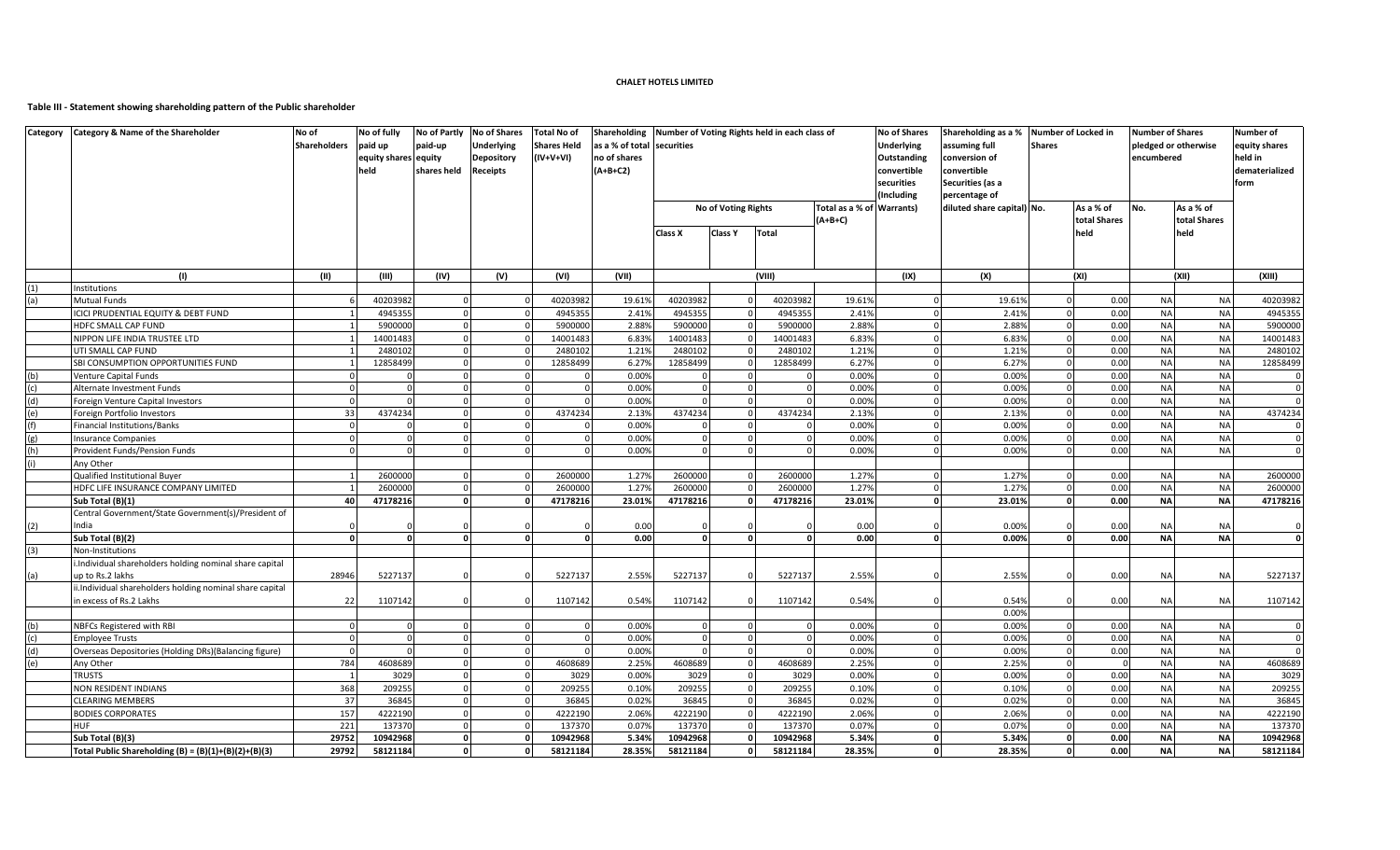| Details of the shareholders acting as persons in Concert including their Shareholding: |             |              |           |  |  |  |  |  |  |  |  |
|----------------------------------------------------------------------------------------|-------------|--------------|-----------|--|--|--|--|--|--|--|--|
| Name of Shareholder                                                                    | Name of PAC | No of shares | Holding % |  |  |  |  |  |  |  |  |
|                                                                                        |             |              |           |  |  |  |  |  |  |  |  |
| Total:                                                                                 |             |              | 01        |  |  |  |  |  |  |  |  |

| Details of Shares which remain unclaimed may be given here along with details such as number |              |  |  |  |  |  |  |  |  |  |
|----------------------------------------------------------------------------------------------|--------------|--|--|--|--|--|--|--|--|--|
| of shareholders, outstanding shares held in demat / unclaimed suspense account               |              |  |  |  |  |  |  |  |  |  |
| No of Shareholders                                                                           | No of shares |  |  |  |  |  |  |  |  |  |
|                                                                                              | 0I           |  |  |  |  |  |  |  |  |  |
| Total:                                                                                       | 01           |  |  |  |  |  |  |  |  |  |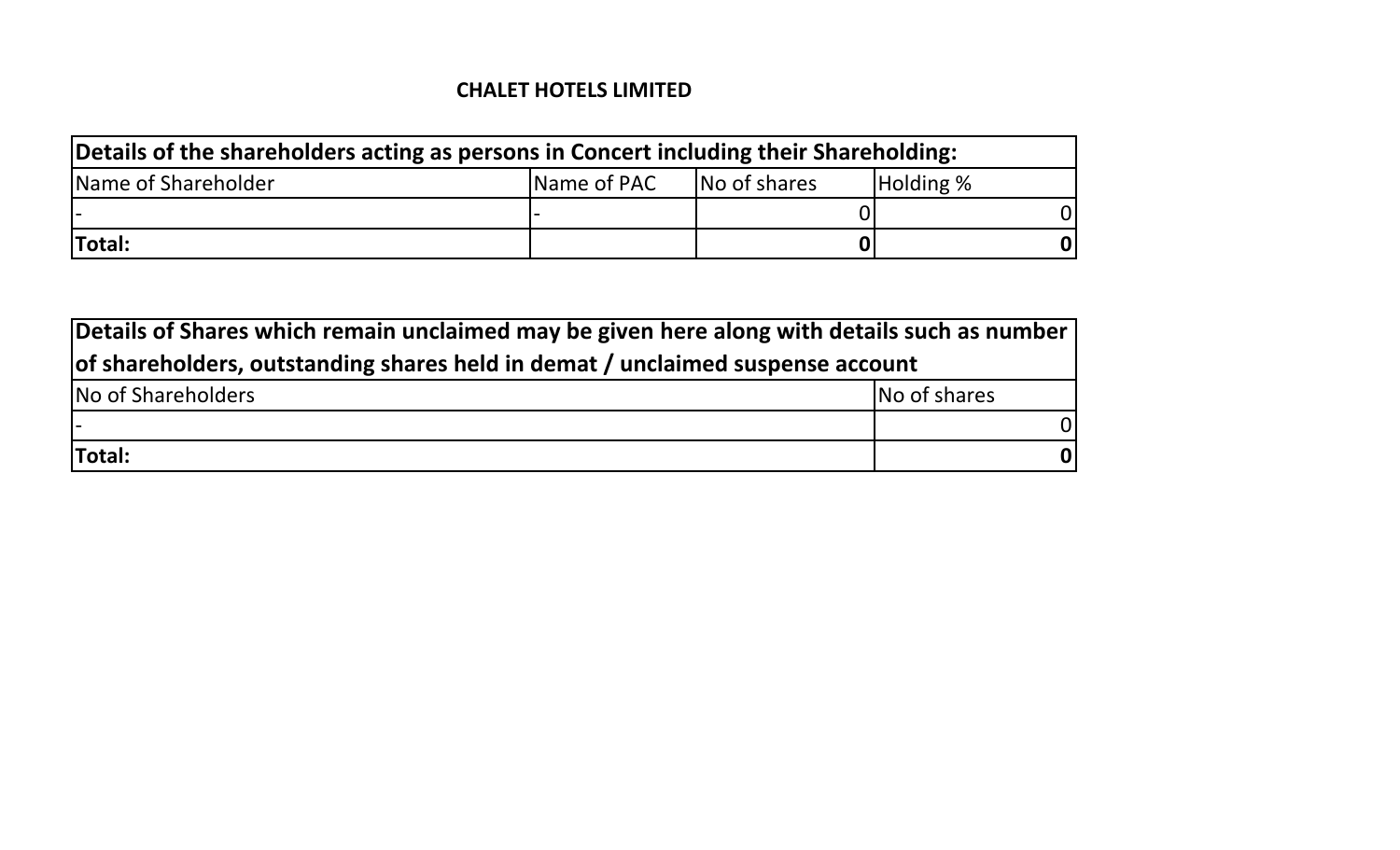**Table IV - Statement showing shareholding pattern of the Non Promoter - Non Public Shareholder**

| Category | <b>Category &amp; Name of the Shareholder</b> | No of               | No of fully      | No of Partly             | <b>No of Shares</b> |           |              | Total No of Shareholding Number of Voting Rights held in each |  |                            |                   |                          | No of Shares Shareholding as Number of Locked in Number of Shares |     |               |            | <b>Number of</b>                   |                |
|----------|-----------------------------------------------|---------------------|------------------|--------------------------|---------------------|-----------|--------------|---------------------------------------------------------------|--|----------------------------|-------------------|--------------------------|-------------------------------------------------------------------|-----|---------------|------------|------------------------------------|----------------|
|          |                                               | <b>Shareholders</b> | paid up          | paid-up                  | <b>Underlying</b>   |           |              | Shares Held as a % of total class of securities               |  |                            | <b>Underlying</b> | a % assuming full Shares |                                                                   |     |               |            | pledged or otherwise equity shares |                |
|          |                                               |                     | equity           | equity shares Depository |                     | (IV+V+VI) | no of shares |                                                               |  |                            |                   |                          | Outstanding conversion of                                         |     |               | encumbered |                                    | held in        |
|          |                                               |                     | shares held held |                          | <b>Receipts</b>     |           | $(A+B+C2)$   |                                                               |  |                            |                   | convertible              | convertible                                                       |     |               |            |                                    | dematerialized |
|          |                                               |                     |                  |                          |                     |           |              |                                                               |  |                            |                   | securities               | Securities (as a                                                  |     |               |            |                                    | form           |
|          |                                               |                     |                  |                          |                     |           |              |                                                               |  |                            | (Including        | percentage of            |                                                                   |     |               |            |                                    |                |
|          |                                               |                     |                  |                          |                     |           |              |                                                               |  | <b>No of Voting Rights</b> |                   | Total as   Warrants)     | diluted share                                                     | No. | As a % of     | No.        | As a % of                          |                |
|          |                                               |                     |                  |                          |                     |           |              |                                                               |  |                            | la % of           |                          | capital)                                                          |     | total         |            | total                              |                |
|          |                                               |                     |                  |                          |                     |           |              | Class X Class Y                                               |  | Total                      | $(A+B+C)$         |                          |                                                                   |     | <b>Shares</b> |            | <b>Shares</b>                      |                |
|          | (1)                                           | (11)                | (III)            | (IV)                     | (V)                 | (VI)      | (VII)        |                                                               |  | (VIII)                     |                   | (IX)                     | (X)                                                               |     | (XI)          | (XII)      |                                    | (XIII)         |
| (1)      | Custodian/DR Holder                           |                     |                  |                          |                     |           | 0.00         |                                                               |  |                            | 0.00<br>$\Omega$  |                          | 0.00                                                              |     | 0.00          | <b>NA</b>  | <b>NA</b>                          |                |
|          | Employee Benefit Trust (under SEBI(Share      |                     |                  |                          |                     |           |              |                                                               |  |                            |                   |                          |                                                                   |     |               |            |                                    |                |
|          | based Employee Benefit) Regulations           |                     |                  |                          |                     |           |              |                                                               |  |                            |                   |                          |                                                                   |     |               |            |                                    |                |
| (2)      | 2014)                                         |                     |                  |                          |                     |           | 0.00         |                                                               |  |                            | 0.00              |                          | 0.00                                                              |     | 0.00          | <b>NA</b>  | <b>NA</b>                          |                |
|          |                                               |                     |                  |                          |                     |           |              |                                                               |  |                            |                   |                          |                                                                   |     |               |            |                                    |                |
|          | <b>Total Non-Promoter-Non Public</b>          |                     |                  |                          |                     |           |              |                                                               |  |                            |                   |                          |                                                                   |     |               |            |                                    |                |
|          | Shareholding $(C) = (C)(1)+(C)(2)$            |                     |                  |                          |                     |           | 0.00         |                                                               |  |                            | 0.00<br>0         |                          | 0.00                                                              |     | 0.00          | <b>NA</b>  | <b>NA</b>                          |                |